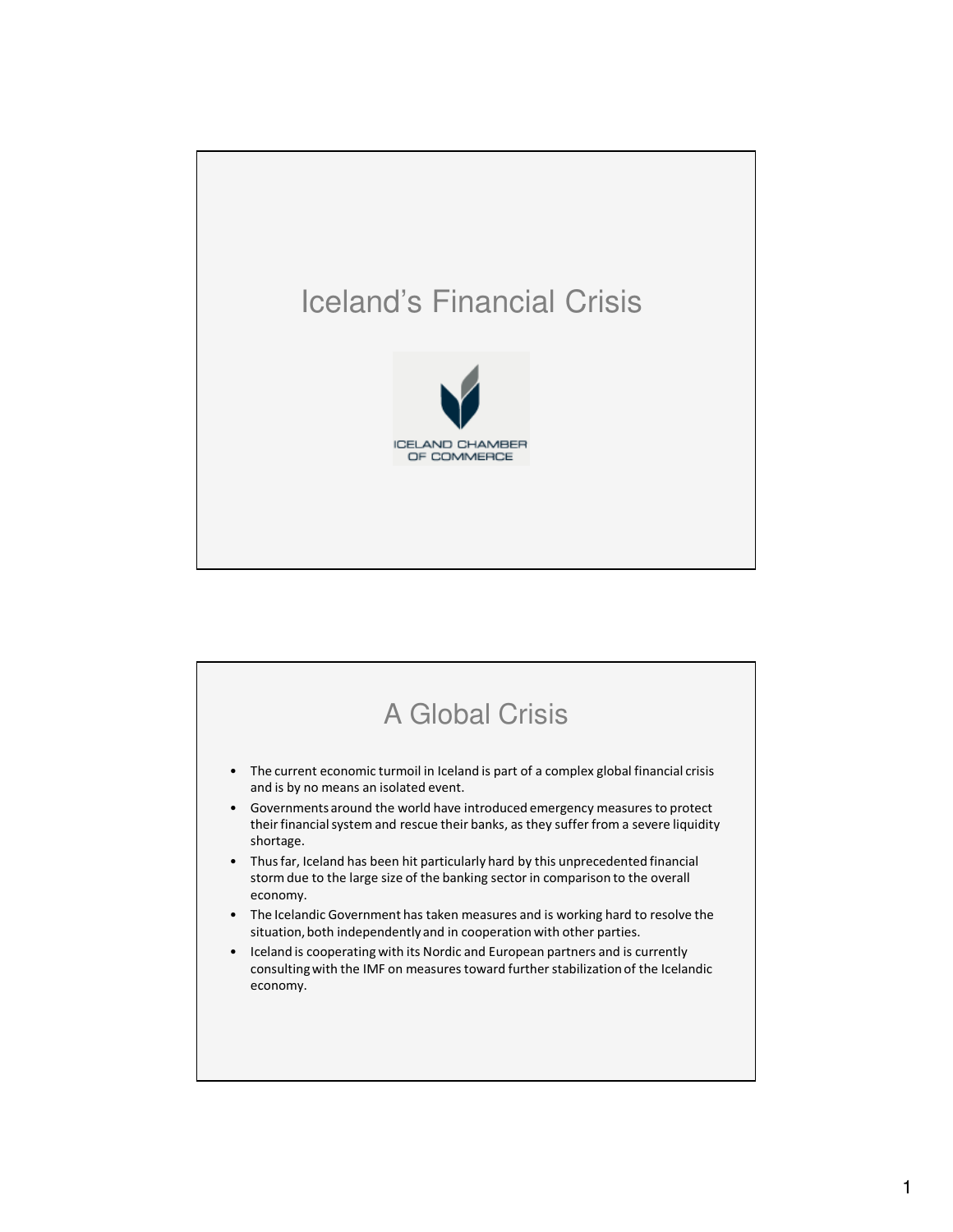### Bank Liquidity Tightens

- The liquidity position of Icelandic banks tightened significantly in late September and early October as interbank markets froze following the collapse of Lehman Brothers.
- The nationalization of Glitnir, one of Iceland's three major banks, on Sept. 29<sup>th</sup>, led to a credit rating downgrade on sovereign debt and that of all the major banks.
- This led to further deterioration of liquidity.
- Early October, all three banks were suffering from a severe liquidity shortage and in dire need for Central Bank emergency funding. Negative coverage on the Icelandic economy, particularly in the U.K, did not help either.
- By mid-October, all three banks, Glitnir, Landsbanki and Kaupthing, had been taken over by the government on the basis of a new emergency law.
- The banks had become too large to rescue.

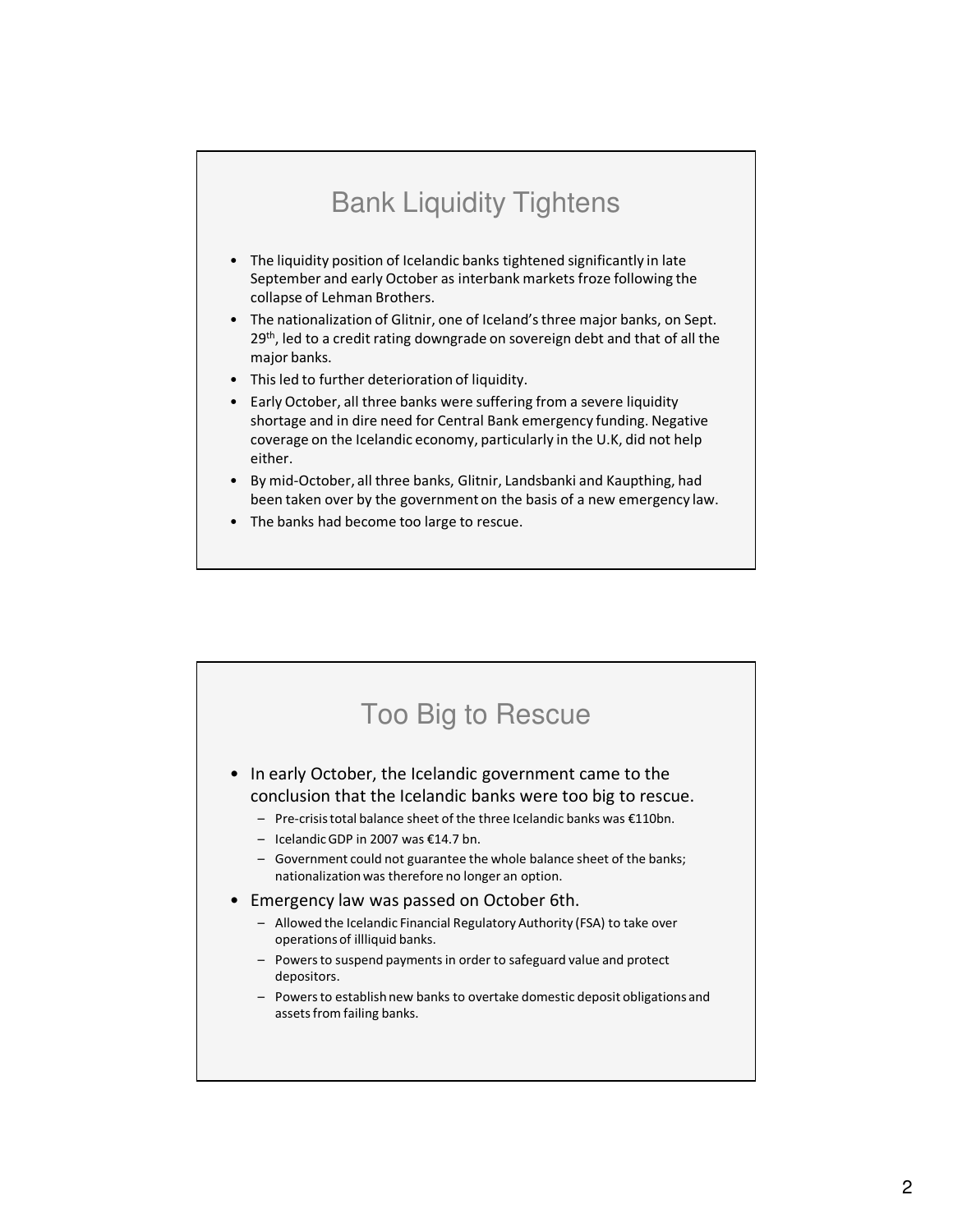#### Restructuring of the Banking System • On the basis of the new legislature law, the Icelandic Financial Regulatory Authority (FSA) has assumed control of all three banks. • Three new state-owned banks were created from the old banks: New Landsbanki (now NBI), New Glitnir and New Kaupthing. • These new banks assume domestic deposit liabilities and the Icelandic government has guaranteed all domestic deposits. • The new state-owned banks will overtake sufficient assets from the old banks to cover deposit liabilities and equity requirements. Further information here: http://fme.is/?PageID=867 • Foreign operations of the old banks will likely be sold to other parties, such as foreign financial institutions. Others may be shut down and their assets used to reimburse deposits and other outstanding liabilities – with the backup of the guarantee funds in the respective country according to EU/EEA regulations.

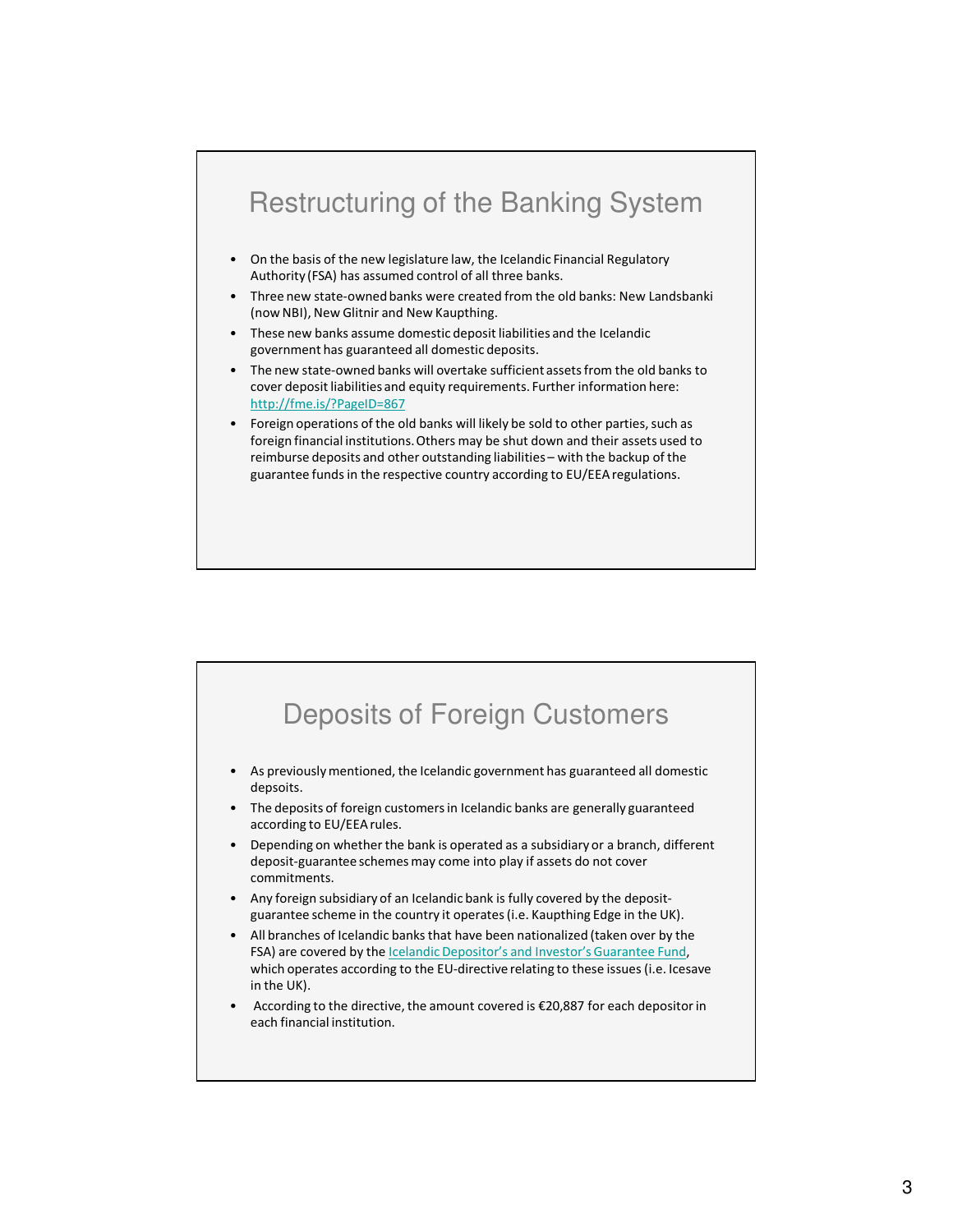# The Landsbanki Predicament

- The assets of Old Landsbanki in the UK were frozen via provisions in the Anti Terrorism, Crime and Security Act from 2001.
- This has been forcefully opposed through diplomatic channels with UK authorities, as this clearly has a very damaging effect on the Icelandic banking sector and puts Icelandic companies in the UK in a difficult situation.
- Iceland has also taken the issue up for discussion within NATO and Icelandic authorities have considered legal action.
- This is also one of the main factors leading to disruptions in Iceland's international payments and settlements system.

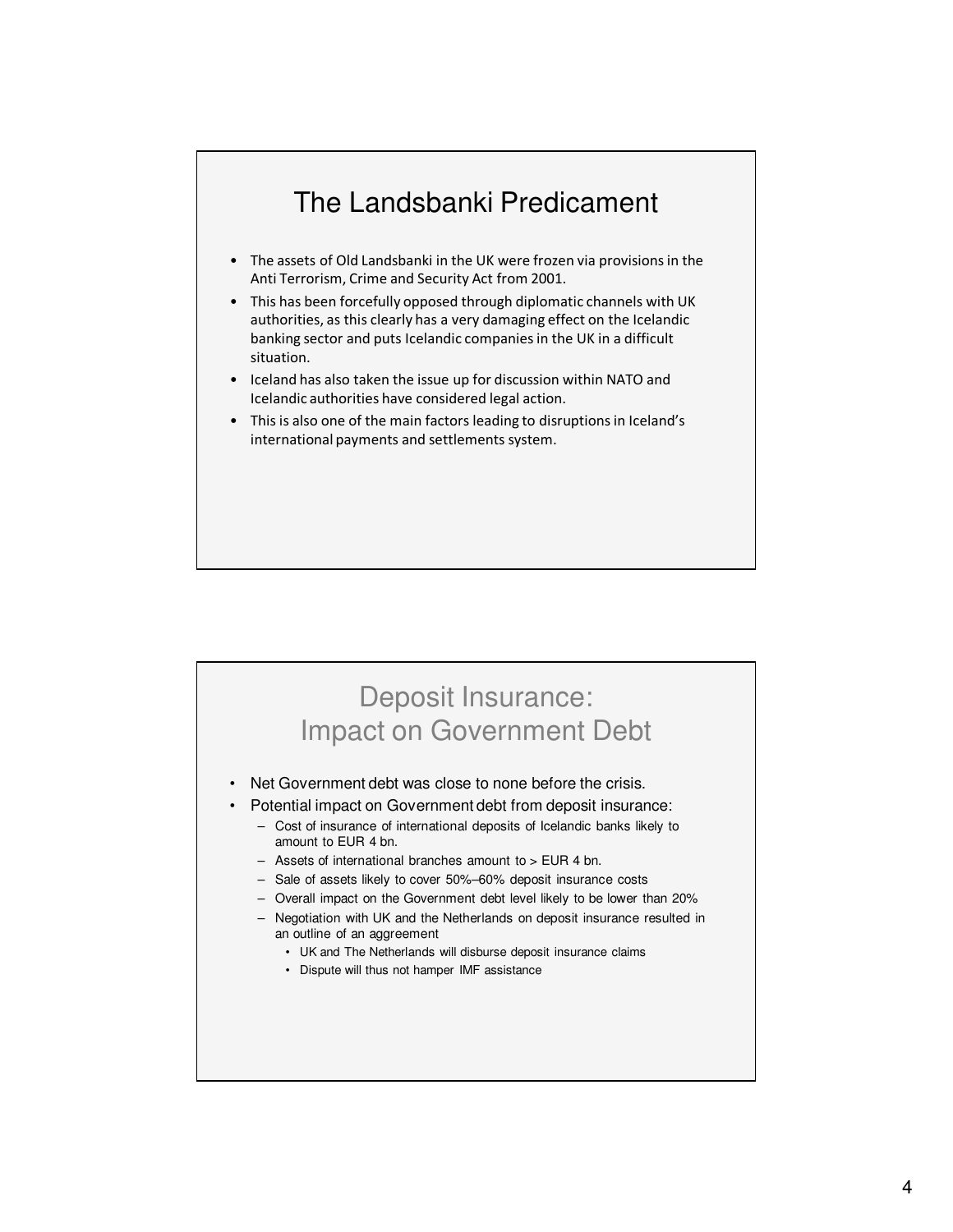#### Impact on Government Debt from Other Factors

• Government debt is set to rise due to other factors

#### as well:

- Capitalization of the three new banks.
- Recapitalization of the Central Bank.
- Rising deficit due to economic slowdown.

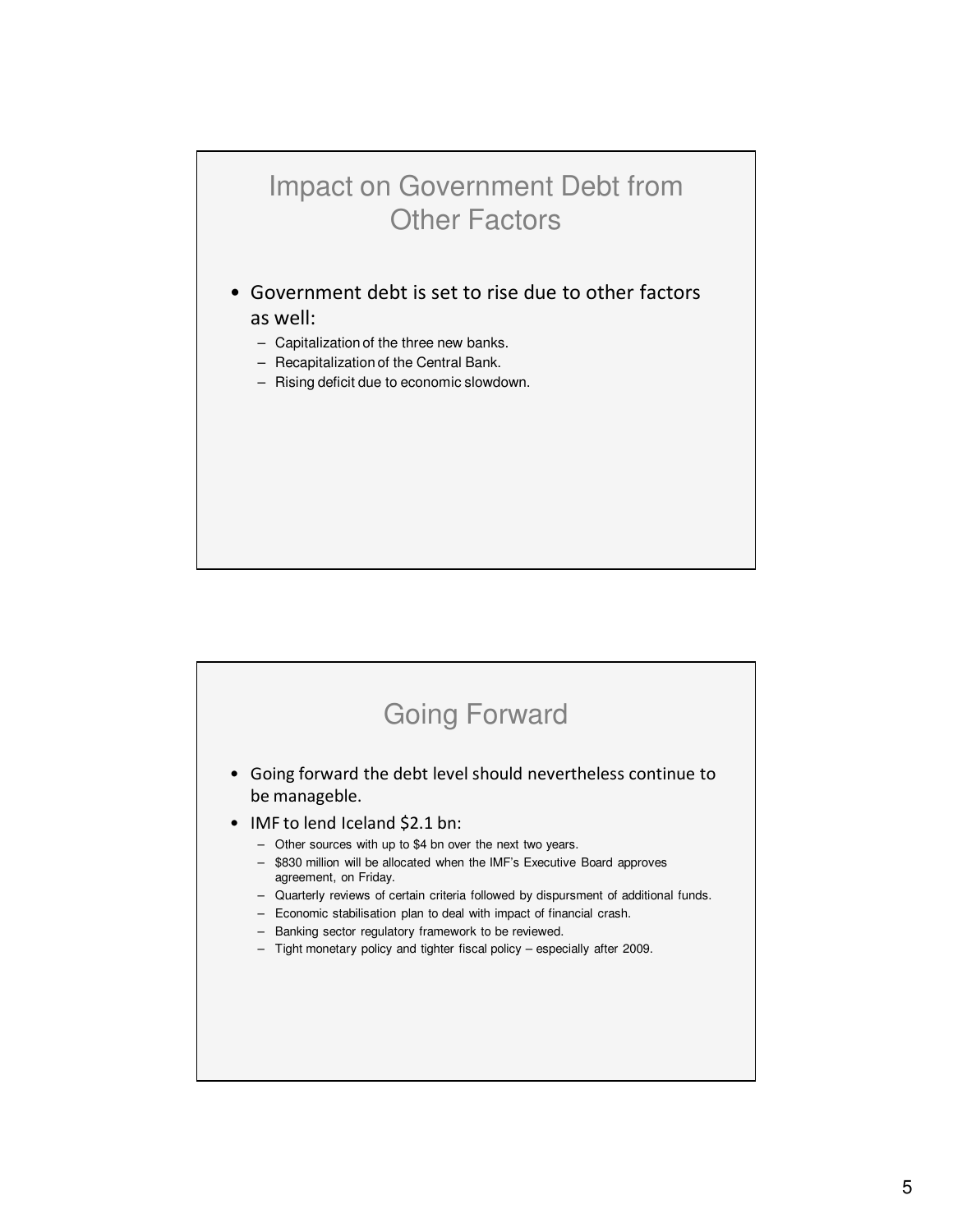

## Appendix 1: Timeline of the Icelandic Financial Crisis

| September 29 | Government announces takeover of 75% share in Glitnir and EUR 600 m equity injection<br>S&P downgrades Glitnir to BBB; Sovereign to A-                                                                                                                                                                                                                                                                                                                                                                                                                                                                                                                                                                                                                            |
|--------------|-------------------------------------------------------------------------------------------------------------------------------------------------------------------------------------------------------------------------------------------------------------------------------------------------------------------------------------------------------------------------------------------------------------------------------------------------------------------------------------------------------------------------------------------------------------------------------------------------------------------------------------------------------------------------------------------------------------------------------------------------------------------|
| September 30 | Fitch downgrades sovereign to A-; Landsbanki to BBB; Kaupthing to BBB; Glitnir to BBB-<br>Moody's downgrades sovereign to Aa1:Landsbanki to A2:Kaupthing to A1:Glitnir to Baa2                                                                                                                                                                                                                                                                                                                                                                                                                                                                                                                                                                                    |
| October 4-5  | Government evaluates crisis in an attempt to save banking sector.                                                                                                                                                                                                                                                                                                                                                                                                                                                                                                                                                                                                                                                                                                 |
| October 6    | Emergency law is introduced and passed by parliament; government guarantees all domestic deposits<br>Icelandic FSA seizes control of Landsbanki under terms of emergency law<br>S&P downgrades sovereign to BBB                                                                                                                                                                                                                                                                                                                                                                                                                                                                                                                                                   |
| October 7    | Assets of Landsbanki seized by UK authorities; Landsbanki Luxembourg goes into administration<br>FSA seizes control of Glitnir under terms of emergency law<br>Central Bank extends EUR 500 m loan to Kaupthing; announces intentions to negotiate EUR 4 bn loan with Russian government<br>Central Bank announces exchange rate peg and starts by selling EUR 6 m. at ISKEUR 131<br>Fitch downgrades sovereign to BBB-;Landsbanki to B;Glitnir to B<br>S&P downgrades Glitnir to CCC                                                                                                                                                                                                                                                                             |
| October 8    | Central Bank announces intention to maintain currency peg; later announces that peg is not sustainable and has been abandoned.<br>Swedish Central Bank extends SEK 5 bn Ioan to Kaupthing Sweden<br>British authorities put Kaupthing Edge and Kaupthing Singer & Friedlander into administration<br>British PM threatens to sue Icelandic government to claim guarantee for Icesave deposits<br>Icelandic PM states that sale of Landsbanki assets will be used to refund Icesave depositors<br>Fitch downgrades sovereign to BBB-;Landsbanki to D;Kaupthing to CCC;Glitnir to D<br>Moody's downgrades sovereign to A1 and puts on review for further downgrade; Kaupthing to Baa3; Glitnir to Caa2<br>Board of Kaupthing requests FSA to assume control of bank |
| October 9    | New Landsbanki starts operations with<br>Dutch finance minister threatens to sue Icelandic government over Icesave deposit guarantee; British PM reiterates threats<br>Fitch downgrades Kaupthing to CC<br>Moody's downgrades Kaupthing to Caa2<br>S&P downgrades Glitnir to D                                                                                                                                                                                                                                                                                                                                                                                                                                                                                    |
| October 10   | Dutch delegation arrives in Reykjavik; initiates talks with treasury department about Icesave<br>Central Bank announces limits on currency outflow: low amounts for travel and import restricted to necessities, companies must apply for currency to the CB                                                                                                                                                                                                                                                                                                                                                                                                                                                                                                      |
| October 11   | British delegation initiates talks with treasury department about Icesave deposits<br>Accord signed with Dutch government on loan to guarantee a refund of Icesave deposits<br>Outlines of an accord with British government on loan to guarantee refund of Icesave deposits                                                                                                                                                                                                                                                                                                                                                                                                                                                                                      |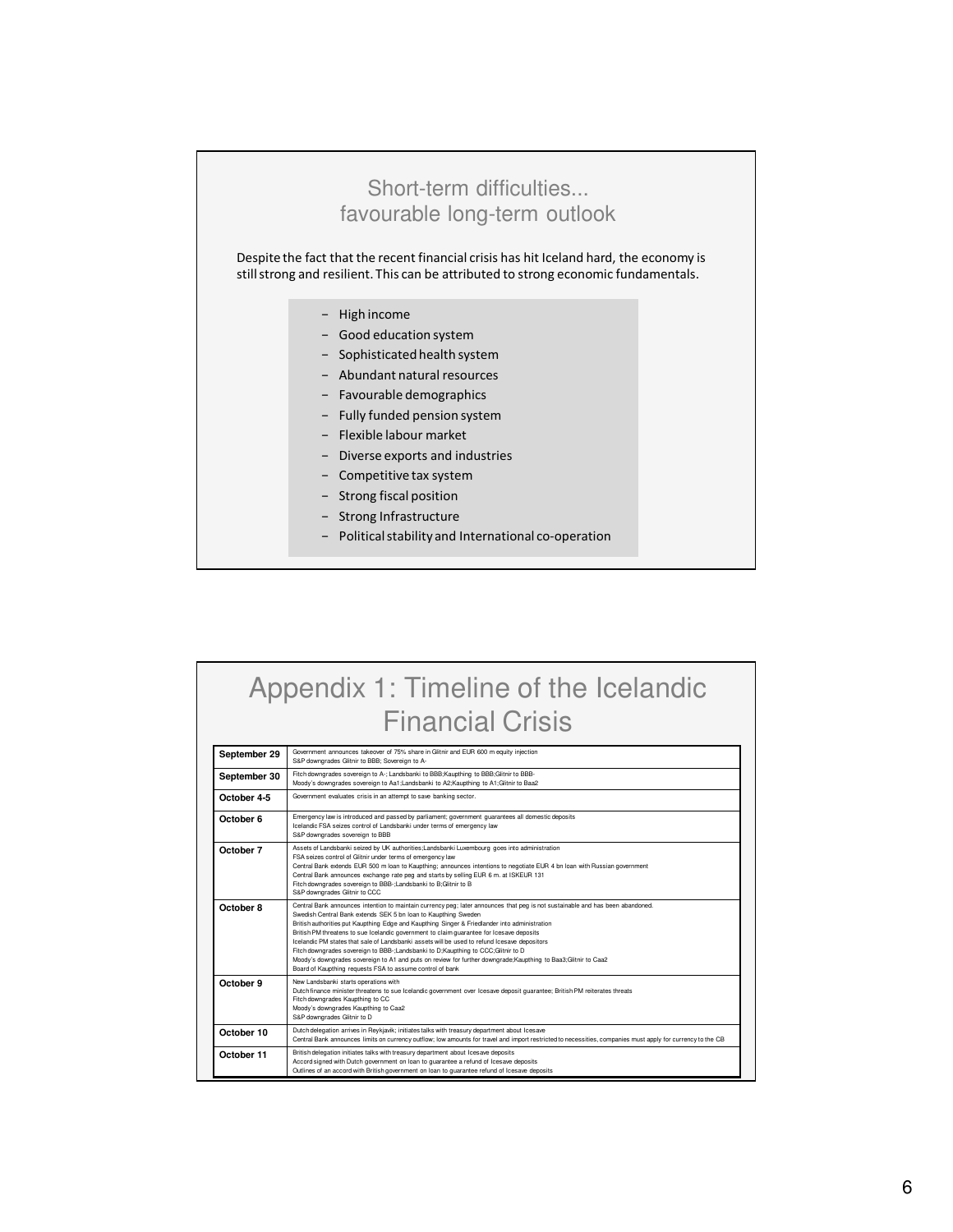| Central Bank lowers policy rate by 350 bp to 12%<br>Central Bank introduces auction system to meet demand for foreign currency, resulting in an allocation of EUR 25m. at a ISKEUR rate of 150.<br>Fitch issues credit update for sovereign debt holding rating steady at BBB- on negative watch.<br>Iceland and Russia agree to continue discussions on a possible loan.<br>New Glitnir starts operations with ISK 110 bn in capital<br>system.<br>New Kaupthing starts operations with capital of ISK 75 bn<br>Norwegian delegation arrives in Iceland to gather information about the the situation.<br>Government announces an agreement ad referendum with an IMF mission of USD 2 bn stand-by-facility programme.<br>Government formally requests assistance from the Nordic countries, the ECB and the FED.<br>Delegation from the US Treasury Department arrives in Reykjavik.<br>High-level Nordic committee established to present proposals for Nordic assistance to Iceland in cooperation with the IMF. | October 14 | Central Bank delegation starts talks in Moscow with Russian Finance Ministry on Ioan to Iceland<br>Central Bank draws on swap facility arrangements with Denmark and Norway, each by EUR 200 m.<br>Moody's confirms sovereign credit rating issued on October 8 (A1) |
|----------------------------------------------------------------------------------------------------------------------------------------------------------------------------------------------------------------------------------------------------------------------------------------------------------------------------------------------------------------------------------------------------------------------------------------------------------------------------------------------------------------------------------------------------------------------------------------------------------------------------------------------------------------------------------------------------------------------------------------------------------------------------------------------------------------------------------------------------------------------------------------------------------------------------------------------------------------------------------------------------------------------|------------|----------------------------------------------------------------------------------------------------------------------------------------------------------------------------------------------------------------------------------------------------------------------|
|                                                                                                                                                                                                                                                                                                                                                                                                                                                                                                                                                                                                                                                                                                                                                                                                                                                                                                                                                                                                                      | October 15 |                                                                                                                                                                                                                                                                      |
| October 22                                                                                                                                                                                                                                                                                                                                                                                                                                                                                                                                                                                                                                                                                                                                                                                                                                                                                                                                                                                                           | October 16 | Central Bank announces that it quarantees that all payments will reach ultimate beneficiaries' accounts with local banks in an attempt to revitalize payment                                                                                                         |
| October 24<br>October 27                                                                                                                                                                                                                                                                                                                                                                                                                                                                                                                                                                                                                                                                                                                                                                                                                                                                                                                                                                                             |            |                                                                                                                                                                                                                                                                      |
|                                                                                                                                                                                                                                                                                                                                                                                                                                                                                                                                                                                                                                                                                                                                                                                                                                                                                                                                                                                                                      |            |                                                                                                                                                                                                                                                                      |
|                                                                                                                                                                                                                                                                                                                                                                                                                                                                                                                                                                                                                                                                                                                                                                                                                                                                                                                                                                                                                      |            |                                                                                                                                                                                                                                                                      |
| Faroe Islands pledge DKK 300 million loan for Iceland.                                                                                                                                                                                                                                                                                                                                                                                                                                                                                                                                                                                                                                                                                                                                                                                                                                                                                                                                                               | October 28 | Central Bank raises policy rate by 600 bp to 18%.                                                                                                                                                                                                                    |